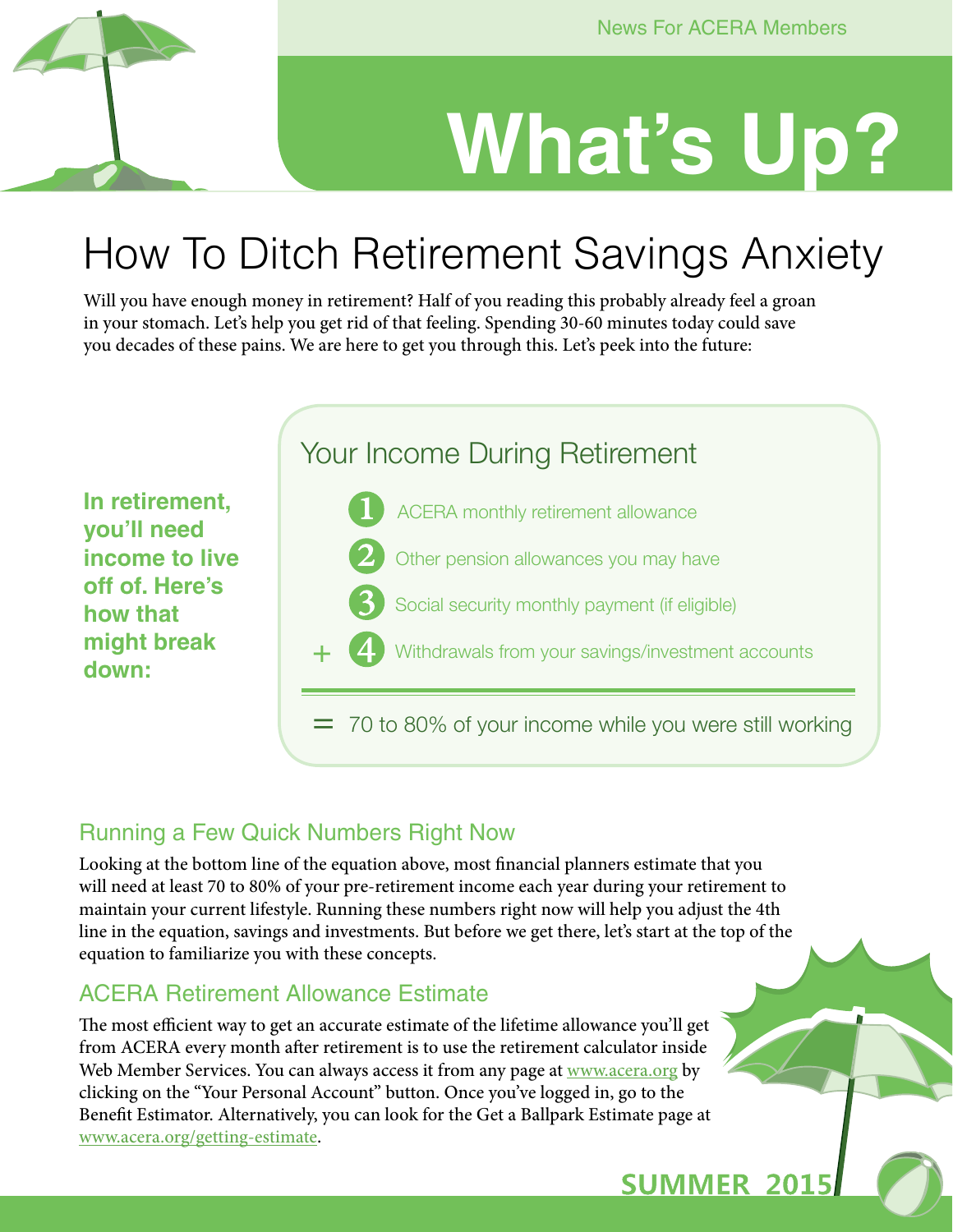### Other Pension Allowances

If you worked for other employers with pension plans (CalPERS, for example) that you expect to get payments from when you retire, you should get estimates from those pension plans. They may have online estimators like ACERA does, or you may need to give them a call.

### Social Security Payments

If you participate in Social Security (i.e., social security contributions are deducted from your paycheck), you will get to collect a monthly payment from Social Security when you become eligible. For an estimate of this monthly payment, go to [www.ssa.gov/estimator](http://www.ssa.gov/estimator).

### Your Savings and Investments – Putting it All Together

Once you've determined the amounts you may receive from ACERA, Social Security, and any other pension plans, you can go ahead and total the first three lines. You now get an idea of if they get you 70-80% of your pre-retirement income. If they don't, you'll probably want to save additional money before retirement. But how much? And where should you keep your money?

**Where to Consider Keeping Your Money –** Keeping your money in financial instruments that can earn you interest (rather than under your mattress) can help you beat inflation, and can also help your money increase through the magic of compound interest. To that end, through the County's deferred compensation program, you can put additional pre-tax money away into an interest-bearing 457(b) account that's invested in mutual funds. You choose what funds you want to invest in, so you choose the level of risk appropriate for you. The fees are extremely low compared to investments you might find on your own because you're gaining a financial advantage from pooling your money with thousands of other county employees. And you can even set it up through payroll deductions, so you don't even have to think about it. Visit [www.acgov.org/treasurer/](http://www.acgov.org/treasurer/deferred.htm) [deferred.htm](http://www.acgov.org/treasurer/deferred.htm) for more information.

**How Much to Save –** Estimate how much to save by utilizing the many retirement calculators available online. The most useful ones allow you to include your ACERA pension. Each of these will give you slightly different answers, so try a few of them. Here is a list; addresses are case sensitive:

- AARP [www.goo.gl/sS9Mav](http://www.goo.gl/sS9Mav)
- Vanguard <www.goo.gl/5Vrrof>
- T. Rowe Price [www.goo.gl/vaUOdi](http://www.goo.gl/vaUOdi)
- 
- Kiplinger [www.goo.gl/mnPJjJ](http://www.goo.gl/mnPJjJ)
- Charles Schwab <www.goo.gl/Lp1QvX>

### Get Financial Assistance From 1st United Services Credit Union

1<sup>st</sup> United Services Credit Union was created by county employees, for county employees. If you open an account with them, you can access their free licensed financial advisors to help you set a course for additional retirement savings. They also offer a web app called 1st Money Manager, where you can connect data from all of your financial accounts to help you see your overall financial picture. Visit [www.1stuscu.org](http://www.1stuscu.org).

### Get Financial Assistance From **Prudential**

If you enroll in the County's deferred compensation program, you get free access to licensed financial guidance professionals through Prudential Financial Retirement Services, the plan's Third Party Administrator. They function as record keeper and process all participant transactions. Visit [www.acgov.org/treasurer/deferred.htm](http://www.acgov.org/treasurer/deferred.htm) or call 855- 969-4572 and follow the prompts.

### Additional ACERA Benefits to Consider

Visit [www.acera.org/other-benefits](http://www.acera.org/other-benefits) to find out more about other ACERA benefits to consider in your retirement planning such as medical, dental, vision, and death.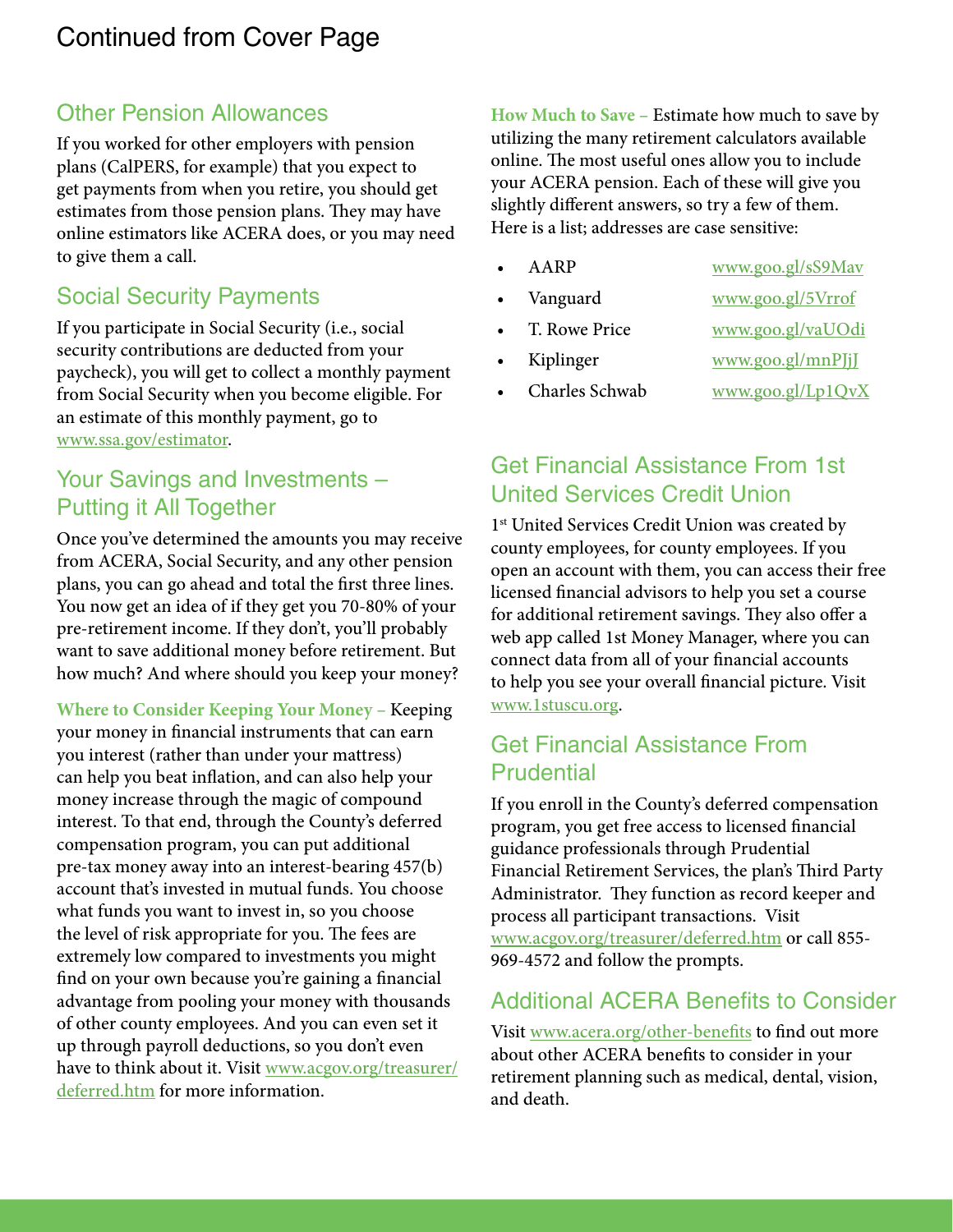### Investment

## What's Up – 4th Quarter 2014

During the fourth quarter of 2014, the Retirement Board adopted the amendments to ACERA's Directed Brokerage Policy. The Board also approved a \$15 million additional commitment to an existing Fund in ACERA's PEARLS Portfolio.

ACERA is a long-term investor with a welldiversified, conservative portfolio. For the quarter ending December 31, 2014, ACERA's Total Fund returned 1.4%, ranking in the 48th percentile and finished the fourth quarter at a market value of \$6.8 billion. Domestic Equities returned 5.9% (26th percentile), International Equities returned -2.9% (38th percentile), and Fixed Income returned 1.2% (37th percentile) during the fourth quarter. ACERA's Real Estate managers composite and Private Equity and Alternatives Return Leading Strategies (PEARLS) composite returned 2.7% and 3.5%, respectively, during the fourth quarter. The Real Return Pool composite returned -9.7%, during the fourth quarter.

### Investment Returns for 4th Quarter, 2014\*



\*Returns for periods greater than one year are annualized. Results of all publicly traded investments are presented in a format consistent with the CFA Institute's Global Investment Performance Standards®.

\*\*As of December 2012, the Policy Index is 32% Russell 3000/ 11.25% Barclays Aggregate/ 2.25% Citigroup WGBI - ex US/ 1.5% Barclays High Yield/ 27% MSCI ACWI - ex US IMI/ 6% ODCE/ 15% Russell 3000 + 100 bps (net)/ 5% Core CPI + 300 bps.

### Message From the CEO



Earlier this year I took over for outgoing CEO Vincent P. Brown after he left ACERA for an appointment as a Deputy Treasurer for the CA State Treasurer's office. I was appointed by the Board of Retirement as Interim CEO while the Board goes through its formal CEO search. I've been part of ACERA's executive team since 2001 and Assistant

CEO since 2008, so I'm excited to continue the innovative benefits work that our team is known for.

Along those lines, I'm pleased to announce that ACERA's Board has decided to move ahead with a plan to provide individual medical plan coverage to our retirees who 1.) are not eligible for Medicare, and 2.) live outside of California or in rural California outside the service areas for our group medical plans. This new coverage through a private health insurance exchange will take effect in 2016, and open enrollment for the new plans will be in November of 2015.

ACERA already has a few years experience with the private exchange, providing individual plan coverage for over 1,100 of our Medicare-eligible retirees.

Here's how the exchange works: many insurance carriers offer plans in the exchange. During open enrollment in November, if you're an ACERA member who lives outside of our group plan service areas, you can call the exchange, and a noncommissioned benefits facilitator will help you choose and enroll in an individual medical insurance/prescription plan. If you're eligible for ACERA's Monthly Medical Allowance, the facilitator will help you set up a health reimbursement account to offset the cost of the coverage. You will not only be able to find plans through carriers who contract directly with the exchange, but plans in the public health insurance exchanges will also be available. Members enrolled in plans through Kaiser Permanente multi-sites outside of California will be able to find a Kaiser Permanente plan through the exchange if they choose.

More information is coming. This summer, we'll send out the details of which members are eligible to participate and how to and when to enroll. Information will also be included in your October open enrollment packets. Enrollment starts in November.

Sincerely,

Kathy Foster

Kathof Bitu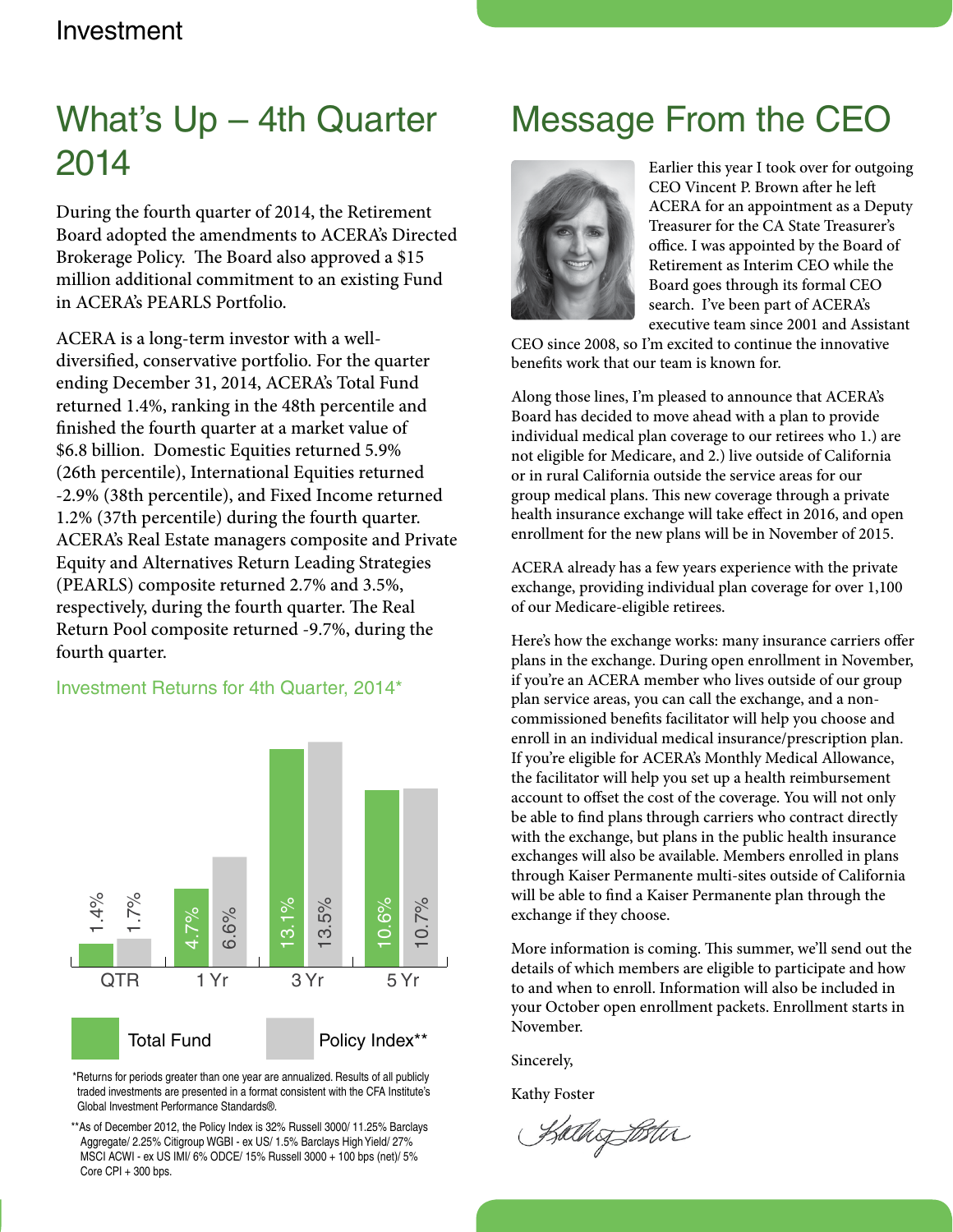# LIVE WELL

# Walking and Strength Training Make Your Brain **Stronger**

Can't find your cell phone?—it's probably right where you left it. But if you often have trouble remembering where that is, trying going for a jog or a challenging walk first. Numerous recent published experiments show that both strength training and cardio exercise increase levels of brainbuilding proteins.

In one study published in The Journal of Aging Research<sup>1</sup>, scientists recruited 86 women ages 70 to 80 who had mild cognitive impairment, a condition that makes a person's memory and thinking more jumbled than would be expected at her/his age. Mild cognitive impairment is also a recognized risk factor for increasing dementia and increased risk of developing Alzheimer's disease.

The researchers randomly assigned their volunteers to six months of supervised exercise. One group lifted weights twice a week. Another group walked briskly. And a control group stretched and toned instead of doing any of the two types of endurance exercise.

At the beginning and end of the six months, the women underwent tests to study their verbal and spatial memory. Verbal memory includes your ability to remember words, and spatial memory is your memory of how thing are placed in space. Both decline the older you get, and this loss is exaggerated in people with mild cognitive impairment.

After six months, the women in the third group that did neither of the types of endurance exercise scored worse on the memory tests than they had when the study began, which means their cognitive

impairment had increased. But the group of women who had done walking or strength training scored better on almost all of the memory tests than they had when the study began.

### Find A Sport

To beat the routine of exercise, play a sport; here are some ideas: basketball, softball, tennis, flag football, American handball, pickleball, racquetball, ultimate frisbee, roller-blading, fencing, climbing, and golf (walking, not carting). To find people to play sports with, search for your particular sport or just type in "sports league" at [www.yelp.com](http://www.yelp.com) or [www.meetup.com.](http://www.meetup.com) Also try contacting your city recreation department or local YMCA.

1 Nagamatsu LS, et. al. 2013. Physical activity improves verbal and spatial memory in older adults with probable mild cognitive impairment. *The Journal of Aging Research* Epub 2013 Feb 24.



"If walking is the best exercise, how come zombies don't look healthier?"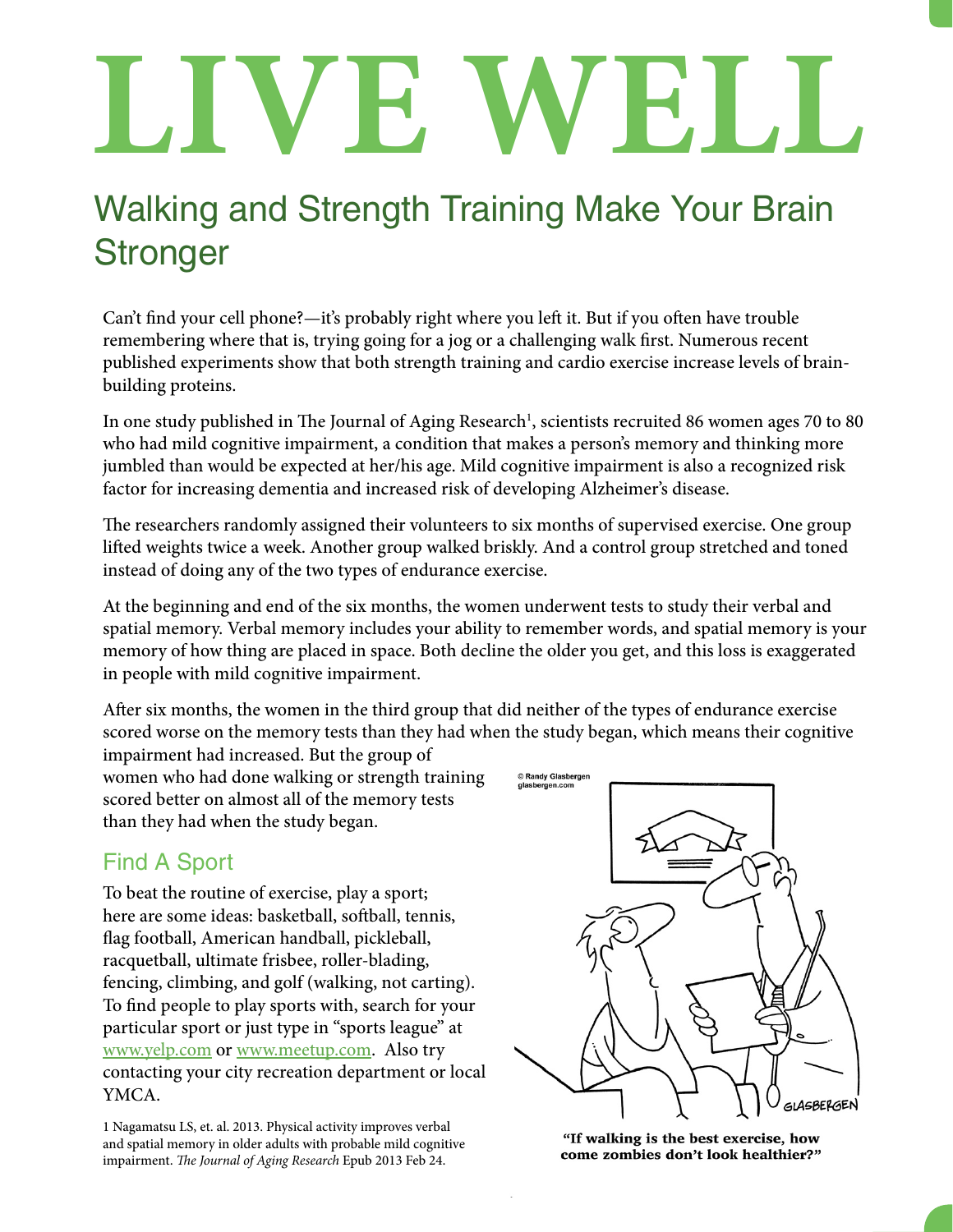### Retiree Page

# Get Help With Your Technology

How do I get this contraption to do what I need? If you're asking this question about your computer or smart phone, help is available. Many local libraries offer adult computer classes. Many senior centers offer computer training and assistance, for free or for a small fee. Every city in Alameda County has a senior center that offers computer help, and you often don't even have to live in the particular city to attend classes at its senior center:

### **Find a Computer Class at Your Local Senior Center**

| Alameda            | 510-747-7500 |
|--------------------|--------------|
| Albany             | 510-524-9122 |
| Berkeley, North    | 510-981-5190 |
| Berkeley, South    | 510-981-5170 |
| Dublin             | 925-556-4511 |
| Emeryville         | 510-596-3730 |
| Fremont            | 510-790-6600 |
| Hayward            | 510-881-6766 |
| Livermore          | 925-373-5760 |
| Oakland, Downtown  | 510-238-3284 |
| Oakland, East      | 510-615-5731 |
| Oakland, North     | 510-597-5085 |
| Oakland, West      | 510-238-7016 |
| Oakland, Fruitvale | 510-535-6123 |
| Newark             | 510-578-4840 |
| Pleasanton         | 925-931-5365 |
| San Leandro        | 510-577-3462 |
| <b>Union City</b>  | 510-675-5495 |
|                    |              |

### Computer Classes at the Center for Accessible Technology in Berkeley

Additionally, the Center for Accessible Technology in Berkeley offers free classes to all seniors (even if you live outside Berkeley) on computer basics, searching the web, email, skype, Facebook, Twitter, connecting with communities (Meetup), connecting with services (library, doctors office), online dating, streaming music, and even online gaming. As of the publishing of this newsletter, classes are Tuesday mornings and Wednesday afternoons. Call 510-841- 3224 for more info.

### Senior Centers Outside of Alameda **County**

If you live outside Alameda County, call your local senior center to see if they offer computer classes. You can find your local senior center by searching the internet or by calling the U.S. government's eldercare locator at 1-800-677-1116.

### Computer Repair and Technical **Support**

If you're having technical problems with your computer, tablet, or smartphone and it's still under warranty, you can usually get technical support from the manufacturer of the device. As an alternative, whether your device is in or out of warranty, you can seek help from Best Buy's Geek Squad. As of the publishing of this newsletter, the cost is \$10 per month after a \$100 setup fee, or you can purchase a year of technical support for \$200 (setup included). You can get help by taking your device into a Best Buy Store or you can get help from home over the phone.

### Visit ACERA.org Once You're Online

ACERA's website, [www.acera.org](http://www.acera.org), contains a wealth of information about your retiree benefits. Sign up to receive ACERA news delivered to your email inbox at [www.acera.org/get-news](http://www.acera.org/get-news). You can even access your personal benefit information by signing up for an account through our Web Member Services application. Simply click the button labeled "Your Personal Account."



"I have a photographic memory, but I don't know how to transfer the pictures to my computer."